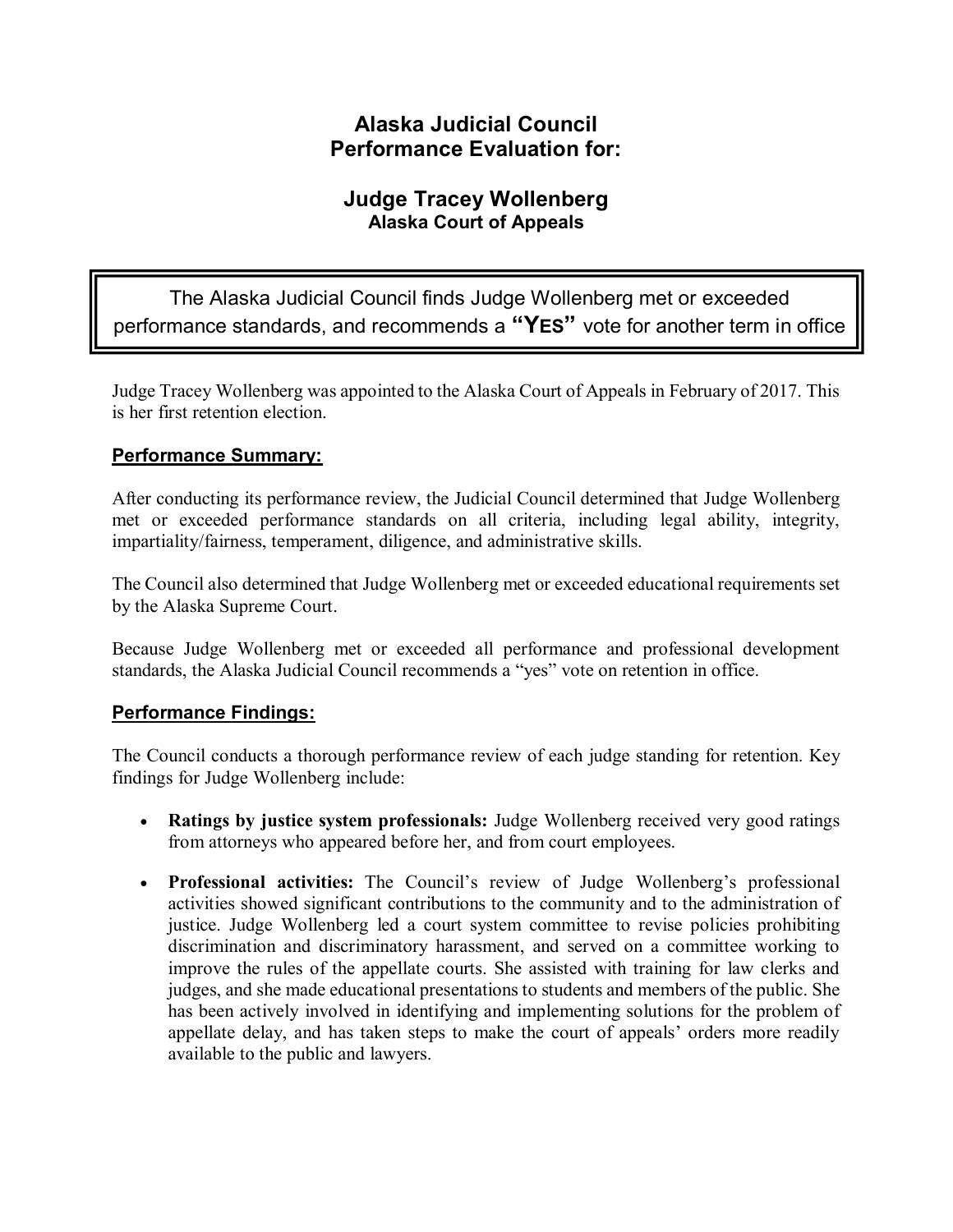- **Other records:** The Council reviews a variety of other records. The Council's review of Judge Wollenberg's other records, including financial disclosure and conflict of interest statements, and background checks, raised no performance concerns.
- **Timeliness:** Alaska law requires judges' pay be withheld if a decision is pending longer than six months. The Council verified that Judge Wollenberg was paid on schedule, and she certified that she had no untimely decisions.
- **Ethics:** There were no public disciplinary proceedings against Judge Wollenberg, and the Council's review found no ethical concerns.

### **Documents:**

- Judge Wollenberg's [Judge Questionnaire](#page-2-0)
- Judge Wollenberg's [Attorney Survey Ratings](#page-9-0)
- Judge Wollenberg's [Court Employee Survey Ratings](#page-11-0)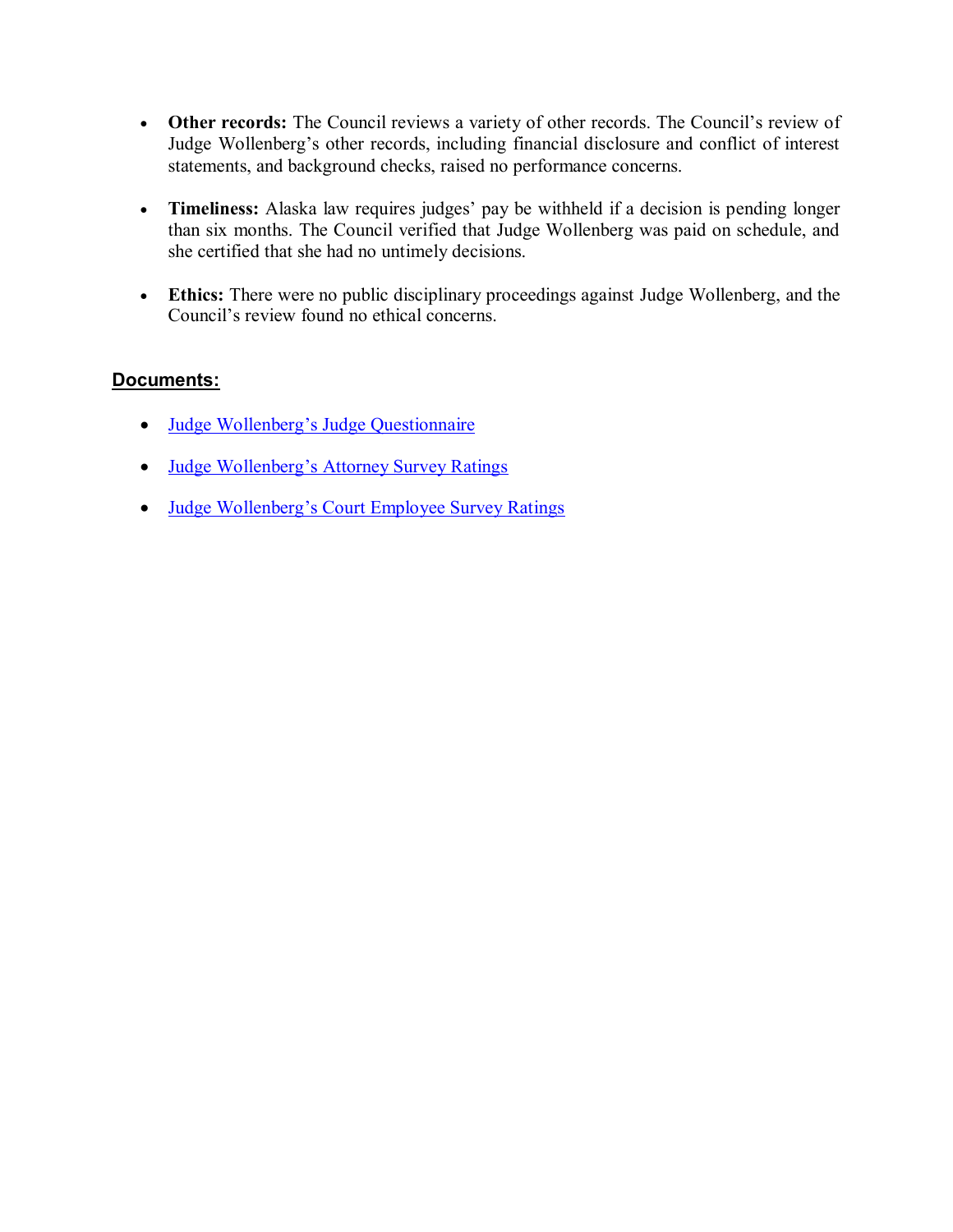Received

**NOV 2 9 2019** 

Alaska Judicial Council



**Print Questionnaire** 

alaska judicial council

510 L Street, Suite 450, Anchorage, Alaska 99501 http://www.ajc.state.ak.us

(907) 279-2526 FAX (907) 276-5046 E-mail: postmaster@ajc.state.ak.us

# Alaska Judicial Council **Appellate Judge** Questionnaire

## 2020 Candidates for Judicial Retention

November 2019

**Tracey Wollenberg** 

Name

Alaska Court of Appeals

Court

- 1. Please estimate your workload during your present term.
	- $\mathbf{0}$ % civil cases a)
		- 95 % criminal cases
		- 5 % court administrative work

100 % Total

b)  $\theta$  # of trials/year (as trial judge, if any)

 $2.$ Please describe your participation on court/bar committees or other administrative activities during your current term of office.

I serve as Chair of the Anti-Sexual Harassment Policy Working Group. This committee was created by the Chief Justice in February 2018 and tasked with reviewing and revising the court system's anti-harassment policy. I am also a member of the Appellate Rules Committee.

In addition, I regularly represent the Court of Appeals at judicial installations and swearing-in ceremonies for new bar members. In 2019, I organized and moderated a Public Sector Job Forum for court system law clerks to meet with attorneys from government agencies. I also help organize, and present at, our annual Court of Appeals law clerk training each September.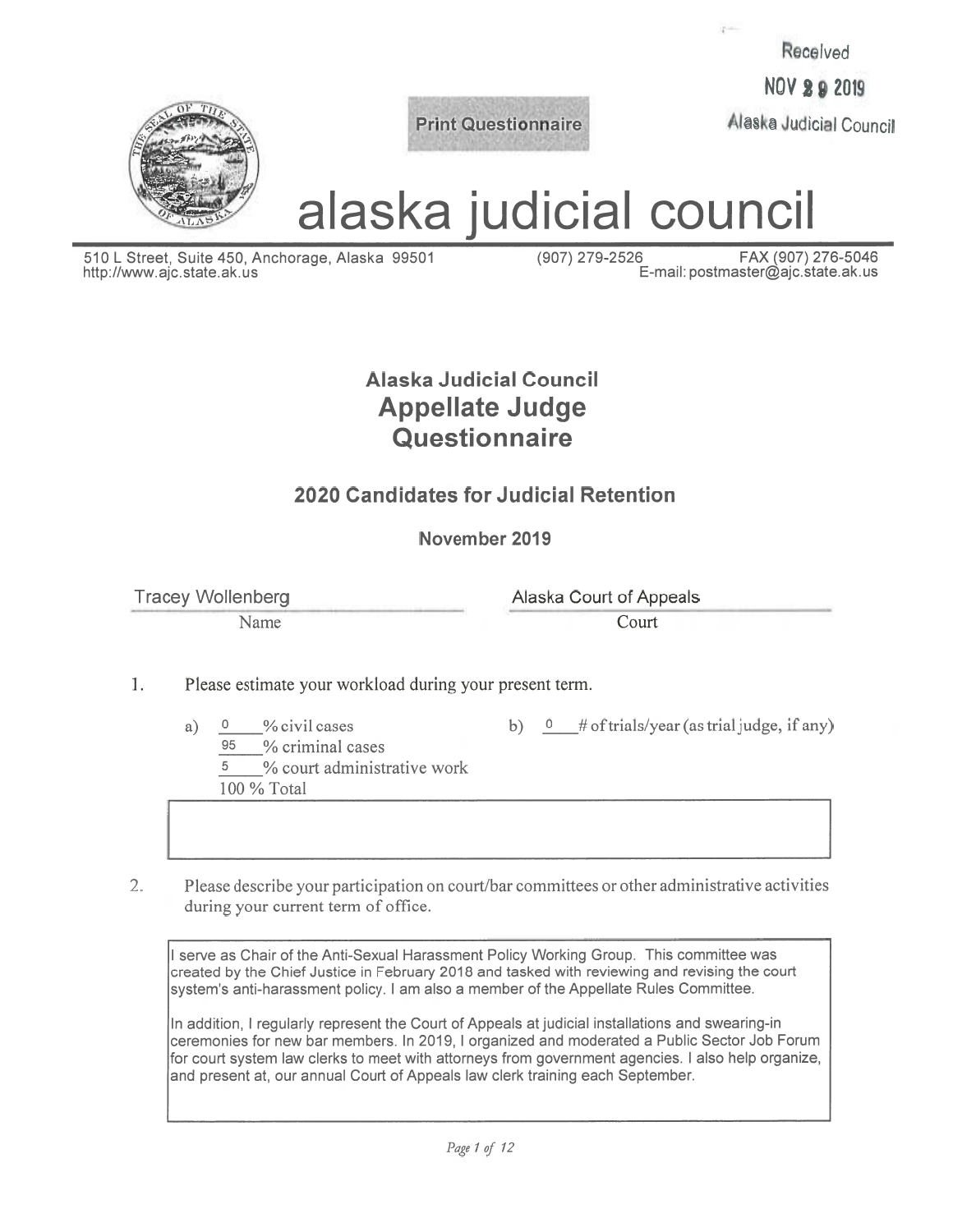$\overline{3}$ . Please describe any judicial or legal education you have undertaken or provided during your current term in office.

**Judicial Education Obtained:** 

-- New Appellate Judges Seminar (Institute of Judicial Administration, NYU), July 2018

- -- Alaska Court System Judicial Conference (Girdwood), Oct. 2017, Oct. 2018, & Oct. 2019
- -- Alaska Court System Newer Judges Training (various sessions, Anchorage), 2017, 2018, & 2019

Judicial/Legal Education Provided:

-- Court of Appeals Off-the-Record (bench-bar CLE presented by the Court of Appeals judges), April 2019

-- Presentation to the Appellate Section of the Alaska Bar Association ("If I Knew Then What I Know Now . . . Lessons for Practitioners from a New(ish) Court of Appeals Judge"), Oct. 2018 -- Presentation to the Judicial Conference (Court of Appeals Roundtable), Oct. 2019

-- Presentation to the Judicial Conference (Anti-Discrimination and Harassment Policy), Oct. 2018

-- Presentation to the Judicial Conference (A Conversation with Appellate Court Judges), Oct. 2017

-- Presentations to and discussions with the Employee Advisory Committee, Magistrate Judges Conference, Clerks Conference, and Newer Judges Training regarding the court system's anti-discrimination and harassment policy

-- Meeting with delegation of Government of Nepal officials regarding the Alaska Court of Appeals, **July 2017** 

 $4.$ Please describe any public outreach activities.

> I am fortunate to have had several opportunities to meet and interact with members of the public regarding the court system and the criminal justice system. In 2018, I was invited to speak to an adult education class at the University of Alaska Anchorage on the topic. "Introduction to the Criminal Justice System." More recently, in October 2019, I met with another adult education class (State and Federal Courts and Current Legal Issues) as part of their tour of the Anchorage courthouses; we discussed the different levels of courts within the Alaska court system and in particular, the function of the appellate courts.

> In October 2019, I served as a mock trial judge during the Color of Justice program in Anchorage. I have also met with student groups during their courthouse tours, introducing them to the Supreme Court Courtroom and describing the work performed by the appellate courts.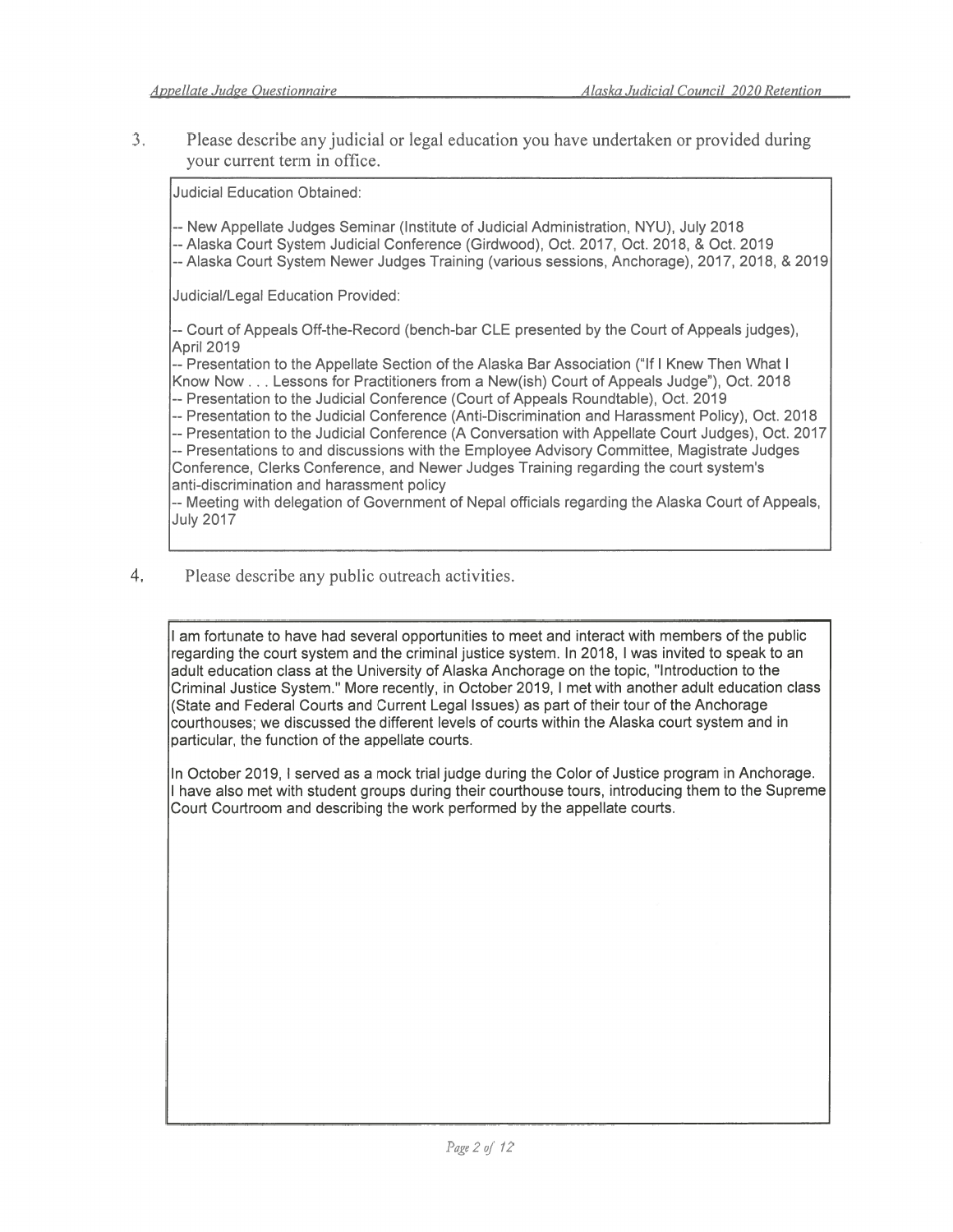$5<sub>1</sub>$ Please assess, in one or two paragraphs, your judicial performance during your present term. Appropriate areas of comment could include: satisfaction with your judicial role, specific contributions to the judiciary or the field of law, increases in legal knowledge and judicial skills, or other measures of judicial abilities that you believe to be important.

I was appointed to the Court of Appeals in February 2017, and I began serving on March 28, 2017, It has been an honor and a privilege to serve on the Court of Appeals. Since my appointment, I have worked hard to be as effective, efficient, and competent as possible in my position. I strive to maintain the analytical rigor that is the historical hallmark of the court, and I review every case that comes before me carefully and diligently. I enjoy working on a multi-judge court, and I welcome the challenges and responsibilities that come with deciding issues of statewide importance.

The Alaska Court of Appeals is a high-volume court with a substantial caseload. The appellate backlog continues to be a challenge for the court and a personal and professional frustration for me. I have been actively involved in identifying and implementing solutions for the problem of appellate delay, and I am pleased and encouraged by the steps the court has taken to reduce the number of cases awaiting decision. Much work remains to be done, however, and I hope to continue my efforts to improve my efficiency, as well as our collective efforts as a court to ensure timely justice for all Alaskans.

Since taking the bench, I have taken steps to increase transparency in areas of concern to practitioners. I helped develop a portal on the court system's website to the Court of Appeals' orders in bail appeals, making these orders more readily available to the public and to other litigants. At my suggestion, the Court of Appeals adopted a policy of issuing a notification identifying the judges assigned to a given appeal (since the court has been operating with several pro tem judges, in addition to its permanent members). The court also issued a standing administrative order that clarified the court's position regarding particular judicial conflicts of interest.

In 2018, I spent substantial time collaborating with the Anti-Sexual Harassment Policy Working Group and other court system colleagues on revising the court system's policy prohibiting discrimination and discriminatory harassment. I presented the new policy to the Alaska Supreme Court for approval in September 2018. I am extremely proud of the work of the committee, and it is my strong belief that our contributions will serve all those individuals who work within the Alaska Court System.

I have applied myself fully to my judicial role, and I am committed to continuing to better myself as a judge. It would be an honor to continue to serve the people of Alaska in this position.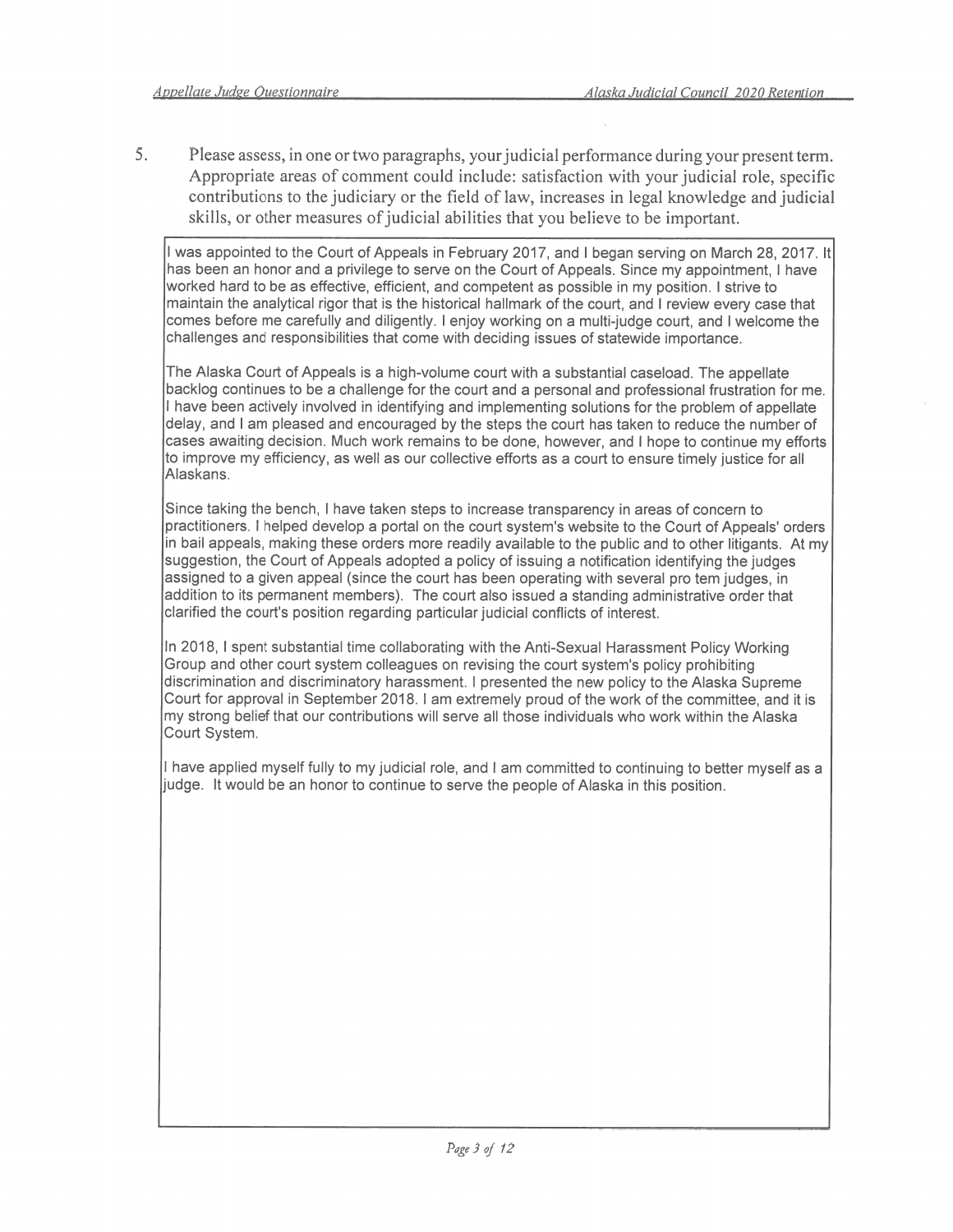- 6. During your most recent term as a judge, have you:
	- had a tax lien filed or other collection procedure instituted against you by federal, a) state, or local authorities?  $\Box$  Yes  $\Box$  No
	- $b)$ been involved in a non-judicial capacity in any legal proceeding whether as a party or otherwise?  $Yes$   $\vee$  No
	- engaged in the practice of law (other than as a judge)?  $\sqrt{\phantom{a}}$  Yes  $\sqrt{\phantom{a}}$  No  $c)$

held office in any political party?  $\Box$  Yes  $\Box$  No  $d)$ 

- $e)$ held any other local, state or federal office?  $\Box$  Yes  $\Box$  No
- had any complaints, charges or grievances filed against you with the Alaska  $f$ ) Commission on Judicial Conduct, the Alaska Bar Association, the Alaska Court System, or any other agency that resulted in public proceedings or sanctions? Yes  $\nabla$  No
- If your answer to any of the questions above is "yes," please give full details, including 7. dates, facts, case numbers and outcomes.

8. Please provide any other information which you believe would assist the Council in conducting its evaluations and in preparing its recommendations for the 2020 retention elections.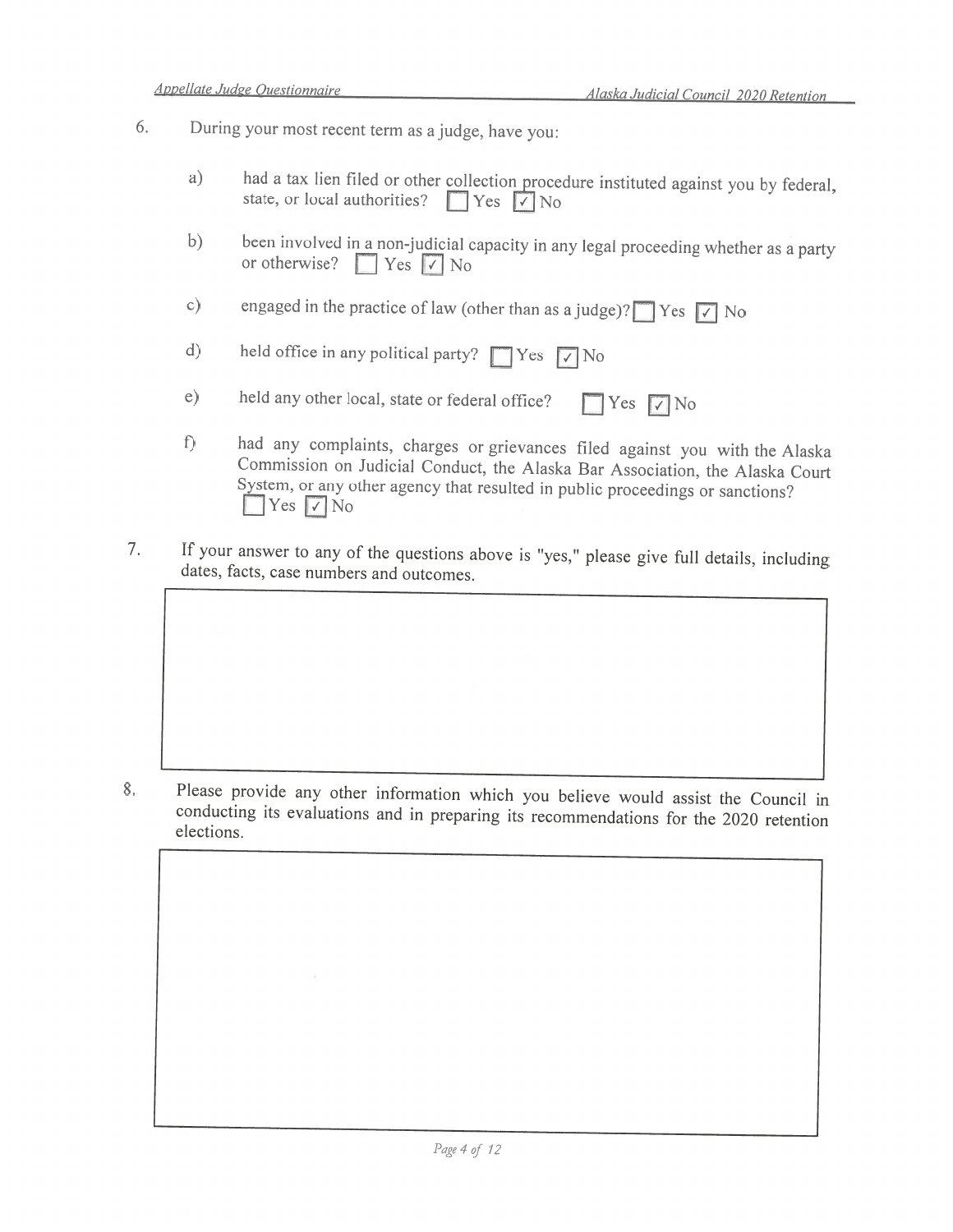For questions 9 and 10, please do not list any cases that have pending issues in your court.

Please list your six most recent opinions including case names and numbers. Please list the 9. names, current addresses, including zip codes and suite numbers where applicable, of each attorney involved in these appeals. (Attach additional pages if necessary.)

| <b>Case Number 1</b>                                                                                                                      |                      |                                                         |
|-------------------------------------------------------------------------------------------------------------------------------------------|----------------------|---------------------------------------------------------|
| Case Name: Alan Michael Lynott                                                                                                            | Case Number: A-13001 |                                                         |
| v. State of Alaska                                                                                                                        |                      |                                                         |
| <b>Attorneys Involved:</b>                                                                                                                |                      |                                                         |
| Name: Heather O'Brien                                                                                                                     |                      | Name: David Buettner                                    |
| Address: 303 K Street                                                                                                                     |                      | Address: 510 2nd Avenue, Suite 200                      |
| City, State, Zip: Anchorage, AK 99501                                                                                                     |                      | City, State, Zip: Fairbanks, AK 99701                   |
| Name:                                                                                                                                     |                      |                                                         |
| Address:                                                                                                                                  | Name:                |                                                         |
| City, State, Zip:                                                                                                                         | Address:             |                                                         |
| <u> 1989 - Andrea Andrew Maria (h. 1989).</u>                                                                                             | City, State, Zip:    | <u> 1980 - John Barnett, fransk politiker (d. 1980)</u> |
| <b>Case Number 2</b>                                                                                                                      |                      |                                                         |
| Case Name: Rusty J. Redding                                                                                                               | Case Number: A-13023 |                                                         |
| v. State of Alaska                                                                                                                        |                      |                                                         |
| <b>Attorneys Involved:</b>                                                                                                                |                      |                                                         |
| Name: Tristan Bordon                                                                                                                      |                      | Name: Glenn J. Shidner                                  |
| Address: 900 W. 5th Avenue, Suite 200                                                                                                     |                      | Address: 515 E. Dahlia Street, Suite 150                |
| City, State, Zip: Anchorage, AK 99501                                                                                                     |                      | City, State, Zip: Palmer, AK 99645                      |
| Name:                                                                                                                                     |                      |                                                         |
| Address:                                                                                                                                  | Name:                |                                                         |
| City, State, Zip:                                                                                                                         | Address:             |                                                         |
|                                                                                                                                           | City, State, Zip:    |                                                         |
| <b>Case Number 3</b>                                                                                                                      |                      |                                                         |
| Case Name: Frank Miller Kignak                                                                                                            | Case Number: A-12519 |                                                         |
| v. State of Alaska                                                                                                                        |                      |                                                         |
| <b>Attorneys Involved:</b>                                                                                                                |                      |                                                         |
| Name: Michael Horowitz                                                                                                                    |                      | Name: Diane L. Wendlandt                                |
| Address: P.O. Box 652                                                                                                                     |                      | Address: 1031 W. 4th Avenue, Suite 200                  |
| City, State, Zip: Kingsley, MI 49649                                                                                                      |                      | City, State, Zip: Anchorage, AK 99501                   |
| Name:                                                                                                                                     |                      |                                                         |
| Address:                                                                                                                                  | Name:                |                                                         |
| <u> 1980 - Jan Barnett, mars eta bat erroman erroman erroman erroman erroman erroman erroman erroman erroman err</u><br>City, State, Zip: | Address:             |                                                         |
|                                                                                                                                           | City, State, Zip:    |                                                         |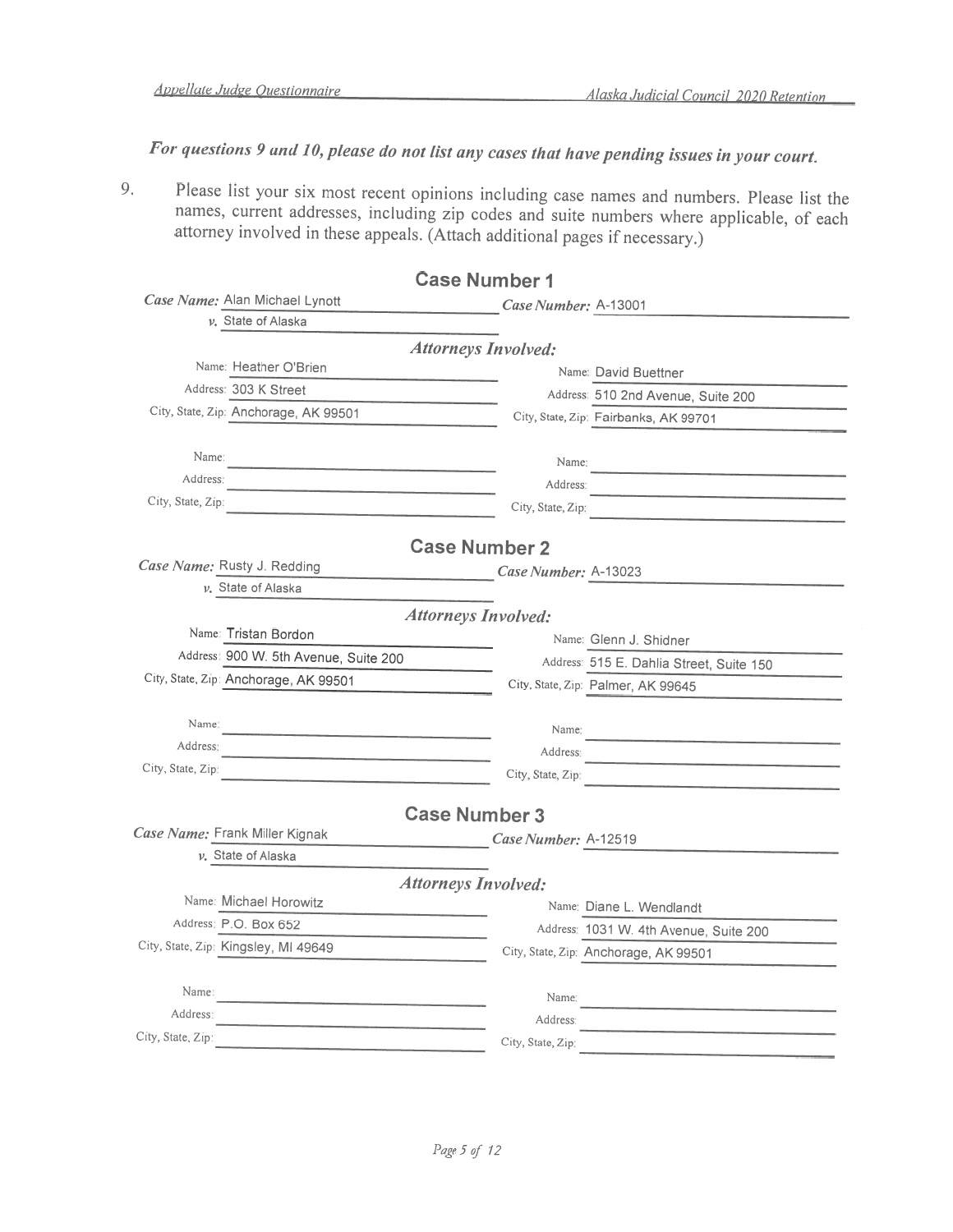|                                                                                                                                    | <b>Case Number 4</b>       |                                                                                                                |
|------------------------------------------------------------------------------------------------------------------------------------|----------------------------|----------------------------------------------------------------------------------------------------------------|
| Case Name: Thomas Alpiak                                                                                                           | Case Number: A-12582       |                                                                                                                |
| $\nu$ . State of Alaska                                                                                                            |                            |                                                                                                                |
|                                                                                                                                    | <b>Attorneys Involved:</b> |                                                                                                                |
| Name: Glenda Kerry                                                                                                                 |                            | Name: Donald Soderstrom                                                                                        |
| Address: P.O. Box 1604                                                                                                             |                            | Address: 1031 W. 4th Avenue, Suite 200                                                                         |
| City, State, Zip: Girdwood, AK 99587                                                                                               |                            | City, State, Zip: Anchorage, AK 99501                                                                          |
|                                                                                                                                    |                            |                                                                                                                |
| Name:                                                                                                                              |                            |                                                                                                                |
| Address:                                                                                                                           |                            | Address:                                                                                                       |
| City, State, Zip:                                                                                                                  |                            | City, State, Zip: 2008. Experience of the State of Table 2014.                                                 |
|                                                                                                                                    |                            |                                                                                                                |
|                                                                                                                                    |                            |                                                                                                                |
|                                                                                                                                    | <b>Case Number 5</b>       |                                                                                                                |
| Case Name: David Alan Linden                                                                                                       | Case Number: A-13038       |                                                                                                                |
| $\nu$ . Municipality of Anchorage                                                                                                  |                            |                                                                                                                |
|                                                                                                                                    | <b>Attorneys Involved:</b> |                                                                                                                |
| Name: Richard K. Payne                                                                                                             |                            | Name: Sarah E. Stanley                                                                                         |
| Address: 360 N. Main Street                                                                                                        |                            | Address: 632 W. 6th Avenue, Suite 210                                                                          |
| City, State, Zip: Wasilla, AK 99654                                                                                                |                            | City, State, Zip: Anchorage, AK 99501                                                                          |
|                                                                                                                                    |                            |                                                                                                                |
| Name:                                                                                                                              |                            | Name:                                                                                                          |
| Address:<br><u> 1989 - Johann John Stone, mars et al. 1989 - John Stone, mars et al. 1989 - John Stone, mars et al. 1989 - Joh</u> |                            |                                                                                                                |
| City, State, Zip:<br>the contract of the contract of the contract of the contract of the contract of                               |                            |                                                                                                                |
|                                                                                                                                    |                            |                                                                                                                |
|                                                                                                                                    | <b>Case Number 6</b>       |                                                                                                                |
| Case Name: Mary Chessica Hauge                                                                                                     | Case Number: A-12684       |                                                                                                                |
| $\nu$ . State of Alaska                                                                                                            |                            |                                                                                                                |
|                                                                                                                                    | <b>Attorneys Involved:</b> |                                                                                                                |
| Name: Ariel J. Toft                                                                                                                |                            | Name: Diane L. Wendlandt                                                                                       |
| Address: 1016 W. 6th Avenue, Suite 100                                                                                             |                            | Address: 1031 W. 4th Avenue, Suite 200                                                                         |
| City, State, Zip: Anchorage, AK 99501                                                                                              |                            | City, State, Zip: Anchorage, AK 99501                                                                          |
|                                                                                                                                    |                            |                                                                                                                |
| Name:                                                                                                                              |                            | Name: 2008. 2008. 2009. 2010. 2010. 2010. 2010. 2010. 2010. 2010. 2010. 2010. 2010. 2010. 2010. 2010. 2010. 20 |
| Address:                                                                                                                           |                            |                                                                                                                |
| City, State, Zip:                                                                                                                  |                            | City, State, Zip:                                                                                              |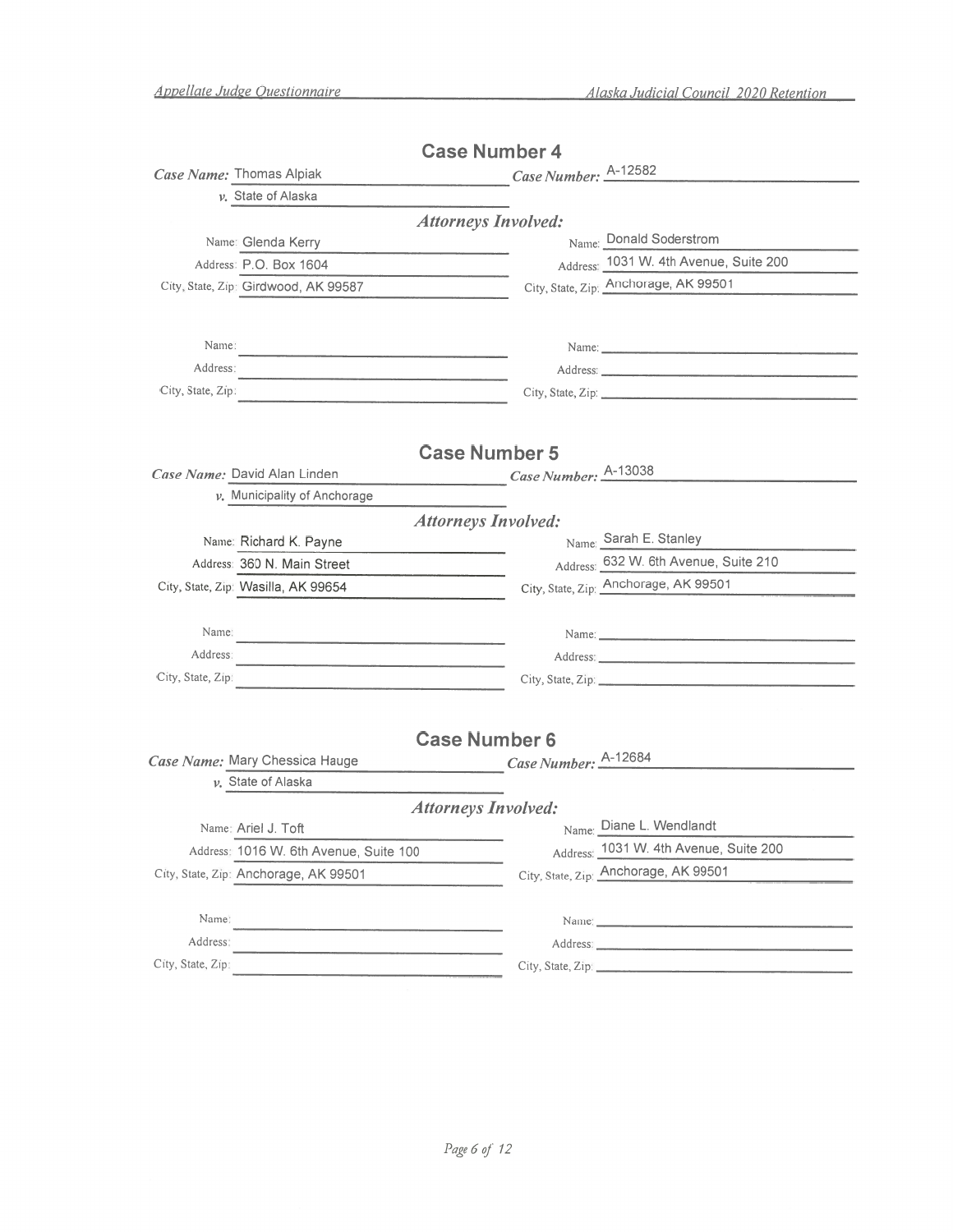$10.$ Optional: If you deem it helpful to the Council, please list up to three other cases during your past term in which you believe your work was particularly noteworthy. Please list the names, current addresses, including zip codes and suite numbers where applicable, of each attorney involved in these appeals. (Attach additional pages if necessary.)

|                                                         | <b>Case Number 1</b>       |                                                    |
|---------------------------------------------------------|----------------------------|----------------------------------------------------|
| Case Name: Lanolan Anderson                             | Case Number: A-12294       |                                                    |
| $\nu$ . State of Alaska                                 |                            |                                                    |
|                                                         | <b>Attorneys Involved:</b> |                                                    |
| Name: Krista Maciolek                                   |                            | Name: Michal Stryszak                              |
| Address: 518 E. Fireweed Avenue, Suite 101              |                            | Address: 1031 W. 4th Avenue, Suite 200             |
| City, State, Zip: Palmer, AK 99645                      |                            | City, State, Zip: Anchorage, AK 99501              |
|                                                         |                            |                                                    |
| Name:                                                   | Name:                      |                                                    |
| Address:                                                | Address:                   | <u> 1980 - Johann Stein, mark et al. (b. 1980)</u> |
| City, State, Zip:<br><u> Antonio Alemania (m. 1954)</u> | City, State, Zip:          |                                                    |
|                                                         |                            |                                                    |
|                                                         | <b>Case Number 2</b>       |                                                    |
| Case Name: Mark Daniel Torgerson                        |                            |                                                    |
| $\nu$ . State of Alaska                                 | Case Number: A-13416       |                                                    |
|                                                         | <b>Attorneys Involved:</b> |                                                    |
| Name: Mary Fleming Burnell                              |                            |                                                    |
| Address: 900 W. 5th Avenue, Suite 200                   |                            | Name: Bonnie E. Bull                               |
| City, State, Zip; Anchorage, AK 99501                   |                            | Address: 310 K Street, Suite 520                   |
|                                                         |                            | City, State, Zip: Anchorage, AK 99501              |
| Name:                                                   | Name:                      |                                                    |
| Address:                                                | Address:                   |                                                    |
| City, State, Zip:                                       |                            |                                                    |
|                                                         |                            | City, State, Zip:                                  |
|                                                         |                            |                                                    |
|                                                         | <b>Case Number 3</b>       |                                                    |
| Case Name: Marquinn Jones-Nelson                        | Case Number: A-11966       |                                                    |
| $\nu$ . State of Alaska                                 |                            |                                                    |
|                                                         | <b>Attorneys Involved:</b> |                                                    |
| Name: Cynthia L. Strout                                 |                            | Name: Timothy W. Terrell                           |
| Address: P.O. Box 221090                                |                            | Address: 1031 W. 4th Avenue, Suite 200             |
| City, State, Zip: Anchorage, AK 99502                   |                            | City, State, Zip: Anchorage, AK 99501              |
|                                                         |                            |                                                    |
| Name:                                                   | Name:                      |                                                    |
| Address:                                                | Address:                   |                                                    |
| City, State, Zip:                                       | City, State, Zip:          |                                                    |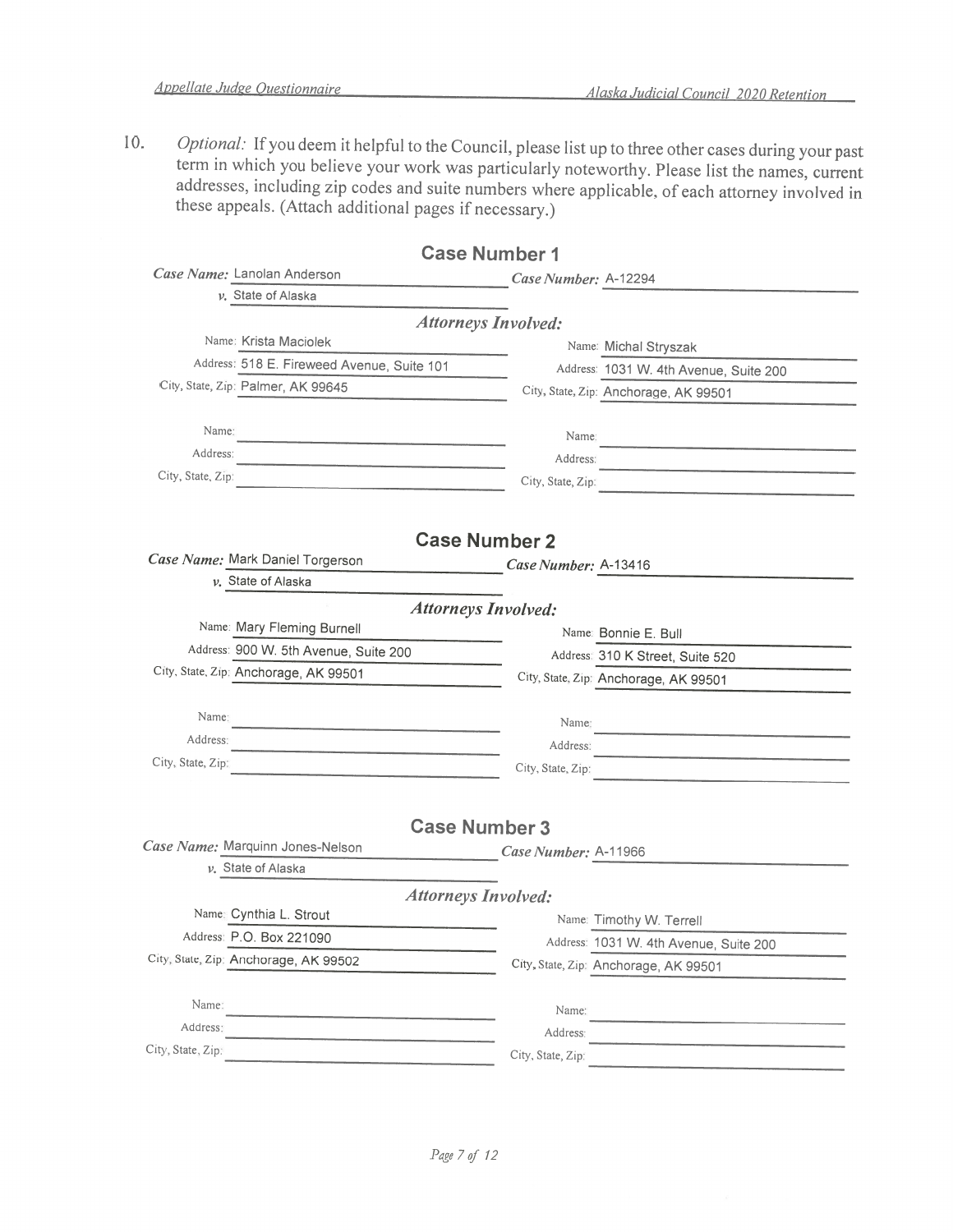### <span id="page-9-0"></span>*Table 13: Judge Tracey Wollenberg: Demographic Description of Respondents Judge Tracey Wollenberg Demographic Description of Respondents - Bar Association Members*

|                                  |                                         | n              | %       |
|----------------------------------|-----------------------------------------|----------------|---------|
|                                  | <b>All respondents</b>                  | 151            | 100     |
| <b>Experience with Judge</b>     |                                         |                |         |
|                                  | Direct professional experience          | 93             | 61.6    |
|                                  | Professional reputation                 | 41             | 27.2    |
|                                  | Other personal contacts                 | 17             | 11.3    |
| <b>Detailed Experience*</b>      |                                         |                |         |
|                                  | Recent experience (within last 5 years) | 86             | 94.5    |
|                                  | Substantial amount of experience        | 42             | 46.2    |
|                                  | Moderate amount of experience           | 27             | 29.7    |
|                                  | Limited amount of experience            | 22             | 24.2    |
| <b>Type of Practice</b>          |                                         |                |         |
|                                  | No response                             | 3              | 2.0     |
|                                  | Private, solo                           | 14             | 9.3     |
|                                  | Private, 2-5 attorneys                  | 7              | 4.6     |
|                                  | Private, 6+ attorneys                   | 10             | 6.6     |
|                                  | Private, corporate employee             |                |         |
|                                  | Judge or judicial officer               | 34             | 22.5    |
|                                  | Government                              | 61             | 40.4    |
|                                  | Public service agency or organization   | 6              | 4.0     |
|                                  | Retired                                 | 13             | 8.6     |
|                                  | Other                                   | $\overline{3}$ | 2.0     |
| <b>Length of Alaska Practice</b> |                                         |                |         |
|                                  | No response                             | 3              | 2.0     |
|                                  | 5 years or fewer                        | 15             | 9.9     |
|                                  | 6 to 10 years                           | 26             | 17.2    |
|                                  | 11 to 15 years                          | 14             | 9.3     |
|                                  | 16 to 20 years                          | 22             | 14.6    |
|                                  | More than 20 years                      | 71             | 47.0    |
| <b>Cases Handled</b>             |                                         |                |         |
|                                  | No response                             | 3              | 2.0     |
|                                  | Prosecution                             | 15             | 9.9     |
|                                  | Criminal                                | 34             | 22.5    |
|                                  | Mixed criminal & civil                  | 56             | 37.1    |
|                                  | Civil                                   | 35             | 23.2    |
|                                  | Other                                   | 8              | 5.3     |
| <b>Location of Practice</b>      |                                         |                |         |
|                                  | No response                             | 3              | 2.0     |
|                                  | <b>First District</b>                   | $\overline{7}$ | 4.6     |
|                                  | <b>Second District</b>                  | 1              | $0.7\,$ |
|                                  | <b>Third District</b>                   | 125            | 82.8    |
|                                  | Fourth District                         | 13             | 8.6     |
|                                  | Outside Alaska                          | $\overline{2}$ | 1.3     |
| Gender                           |                                         |                |         |
|                                  | No response                             | 6              | 4.0     |
|                                  | Male                                    | 75             | 49.7    |
|                                  | Female                                  | $70\,$         | 46.4    |

\*Only among those respondents reporting direct professional experience with the judge.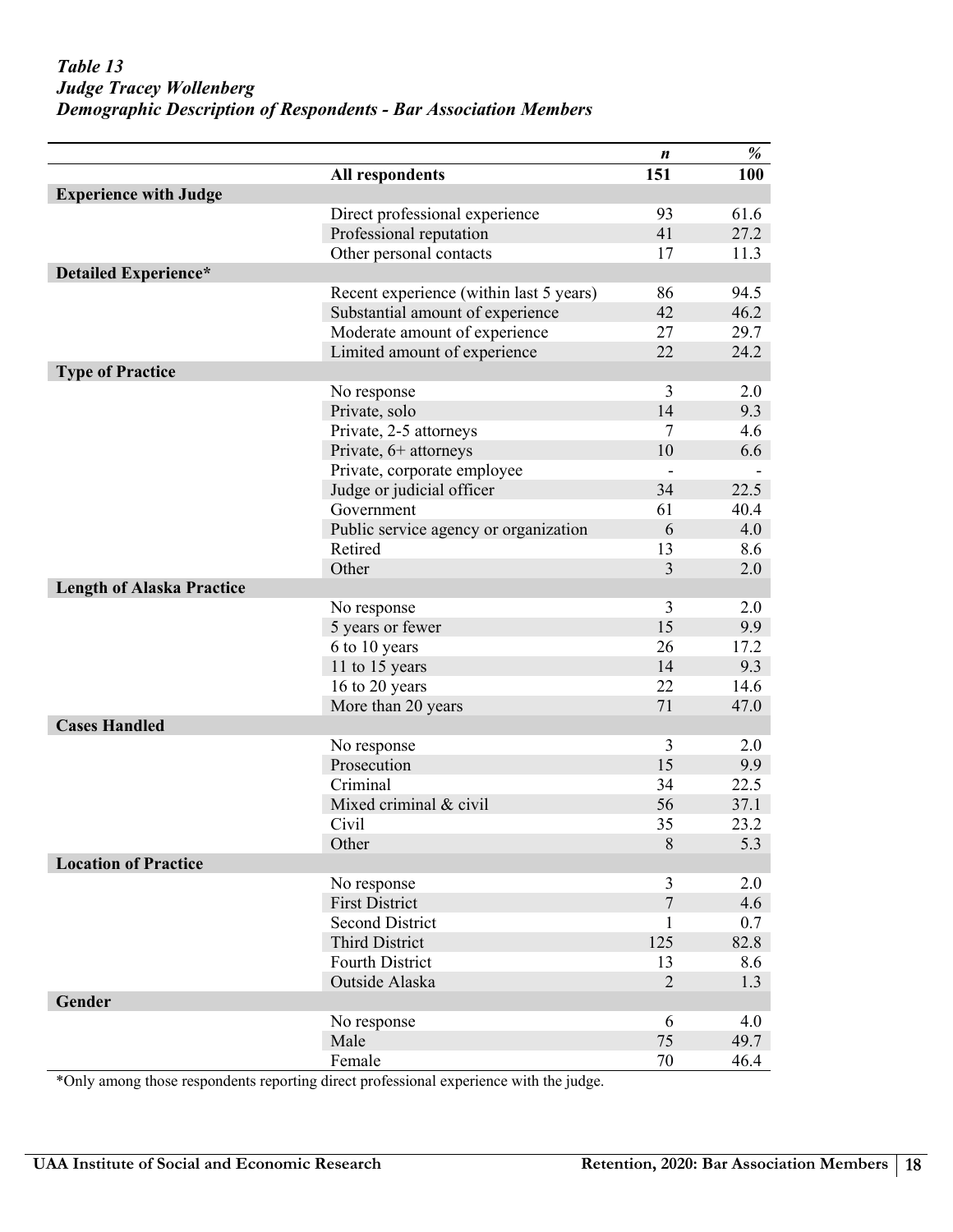### $Table 14$ *Judge Tracey Wollenberg Detailed Responses - Bar Association Members*

|                                       |                          | Legal                    | Impartiality/            |                              | <b>Judicial</b>          |                                      |                  |  |
|---------------------------------------|--------------------------|--------------------------|--------------------------|------------------------------|--------------------------|--------------------------------------|------------------|--|
|                                       |                          | <b>Ability</b>           |                          | <b>Fairness</b><br>Integrity |                          | <b>Temperament Diligence Overall</b> |                  |  |
|                                       | n                        | $\boldsymbol{M}$         | $\boldsymbol{M}$         | $\boldsymbol{M}$             | $\boldsymbol{M}$         | $\boldsymbol{M}$                     | $\boldsymbol{M}$ |  |
| All respondents                       | 151                      | 4.7                      | 4.6                      | 4.7                          | 4.7                      | 4.7                                  | 4.7              |  |
| <b>Basis for Evaluation</b>           |                          |                          |                          |                              |                          |                                      |                  |  |
| Direct professional experience        | 93                       | 4.8                      | 4.7                      | 4.7                          | 4.7                      | 4.7                                  | 4.7              |  |
| Experience within last 5 years        | 86                       | 4.8                      | 4.7                      | 4.7                          | 4.7                      | 4.7                                  | 4.7              |  |
| Experience not within last 5 years    | 5                        | 4.5                      | 4.5                      | 4.8                          | 4.8                      | 4.6                                  | 4.8              |  |
| Substantial amount of experience      | 42                       | 4.8                      | 4.7                      | 4.8                          | 4.8                      | 4.7                                  | 4.7              |  |
| Moderate amount of experience         | 27                       | 4.9                      | 4.8                      | 4.9                          | 4.8                      | 4.7                                  | 4.8              |  |
| Limited amount of experience          | 22                       | 4.6                      | 4.4                      | 4.5                          | 4.6                      | 4.6                                  | 4.6              |  |
| Professional reputation               | 41                       | 4.5                      | 4.3                      | 4.5                          | 4.5                      | 4.5                                  | 4.4              |  |
| Other personal contacts               | 17                       | 4.9                      | 4.8                      | 4.9                          | 4.9                      | 4.9                                  | 4.9              |  |
| Type of Practice*                     |                          |                          |                          |                              |                          |                                      |                  |  |
| Private, solo                         | $8\,$                    | 4.7                      | 4.7                      | 4.7                          | 4.7                      | 4.5                                  | 4.7              |  |
| Private, 2-5 attorneys                | $\sqrt{2}$               | 5.0                      | 5.0                      | 5.0                          | 5.0                      | 5.0                                  | 5.0              |  |
| Private, 6+ attorneys                 | 5                        | 5.0                      | 4.8                      | 5.0                          | 5.0                      | 5.0                                  | 5.0              |  |
| Private, corporate employee           | $\overline{\phantom{a}}$ | $\overline{\phantom{a}}$ | $\overline{\phantom{a}}$ | $\overline{\phantom{a}}$     | $\overline{\phantom{a}}$ | $\overline{\phantom{a}}$             | $\sim$           |  |
| Judge or judicial officer             | 29                       | 5.0                      | 4.8                      | 4.8                          | 4.8                      | 4.9                                  | 4.9              |  |
| Government                            | 37                       | 4.6                      | 4.5                      | 4.6                          | 4.6                      | 4.5                                  | 4.6              |  |
| Public service agency or organization | $\mathbf{1}$             | 5.0                      | 5.0                      | 5.0                          | 5.0                      | 5.0                                  | 5.0              |  |
| Retired                               | $\boldsymbol{7}$         | 4.9                      | 4.7                      | 4.7                          | 4.7                      | 4.6                                  | 4.7              |  |
| Other                                 | $\mathbf{1}$             | 5.0                      | 5.0                      | 5.0                          | 5.0                      | 5.0                                  | 5.0              |  |
| Length of Alaska Practice*            |                          |                          |                          |                              |                          |                                      |                  |  |
| 5 years or fewer                      | $\overline{4}$           | 5.0                      | 5.0                      | 5.0                          | 5.0                      | 5.0                                  | 5.0              |  |
| 6 to 10 years                         | 13                       | 4.7                      | 4.8                      | 4.8                          | 4.8                      | 4.7                                  | 4.7              |  |
| 11 to 15 years                        | 10                       | 4.9                      | 4.8                      | 4.9                          | 4.9                      | 4.8                                  | 4.9              |  |
| 16 to 20 years                        | 15                       | 4.7                      | 4.5                      | 4.7                          | 4.6                      | 4.6                                  | 4.7              |  |
| More than 20 years                    | 48                       | 4.8                      | 4.7                      | 4.7                          | 4.7                      | 4.7                                  | 4.7              |  |
| Cases Handled*                        |                          |                          |                          |                              |                          |                                      |                  |  |
| Prosecution                           | 9                        | 4.0                      | 3.8                      | 4.1                          | 4.3                      | 3.8                                  | 3.9              |  |
| Criminal                              | 22                       | 5.0                      | 5.0                      | 4.9                          | 4.9                      | 4.9                                  | 5.0              |  |
| Mixed criminal & civil                | 45                       | 4.8                      | 4.7                      | 4.7                          | 4.7                      | 4.7                                  | 4.8              |  |
| Civil                                 | 9                        | 5.0                      | 4.9                      | 5.0                          | 4.8                      | 4.9                                  | 4.9              |  |
| Other                                 | 5                        | 5.0                      | 5.0                      | 5.0                          | 5.0                      | 5.0                                  | 5.0              |  |
| <b>Location of Practice*</b>          |                          |                          |                          |                              |                          |                                      |                  |  |
| <b>First District</b>                 | 3                        | 5.0                      | 5.0                      | 5.0                          | 5.0                      | 4.7                                  | 5.0              |  |
| <b>Second District</b>                | $\mathbf{1}$             | 5.0                      | 5.0                      | 5.0                          | 5.0                      | 5.0                                  | 5.0              |  |
| Third District                        | 76                       | 4.7                      | 4.6                      | 4.7                          | 4.7                      | 4.7                                  | 4.7              |  |
| Fourth District                       | 9                        | 5.0                      | 5.0                      | 5.0                          | 4.9                      | 5.0                                  | 5.0              |  |
| Outside Alaska                        | $\mathbf{1}$             | 5.0                      | 5.0                      | 5.0                          | 5.0                      | 5.0                                  | 5.0              |  |
| Gender*                               |                          |                          |                          |                              |                          |                                      |                  |  |
| Male                                  | 46                       | 4.6                      | 4.5                      | 4.6                          | 4.6                      | 4.5                                  | 4.5              |  |
| Female                                | 42                       | 5.0                      | 4.9                      | 4.9                          | 4.9                      | 4.9                                  | 5.0              |  |

\*Ratings from only those respondents reporting direct professional experience with the judge.